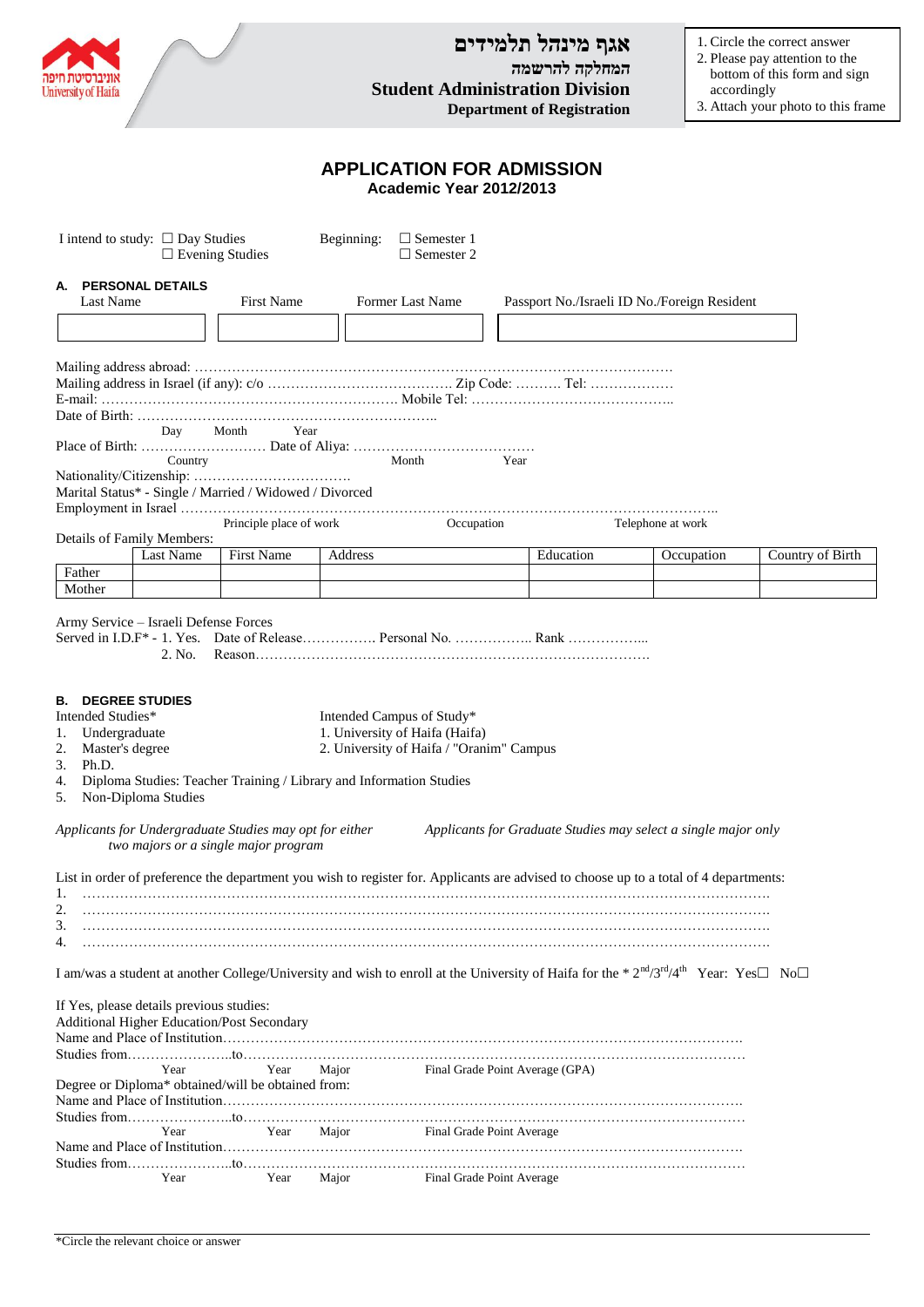

# **אגף מינהל תלמידים המחלקה להרשמה Student Administration Division Department of Registration**

1. Circle the correct answer

- 2. Please pay attention to the bottom of this form and sign accordingly
- 3. Attach your photo to this frame

## **C. PSYCHOMETRIC EXAMINATION\***

The National Institute for Testing and Evaluation (NITE) is responsible for administering, both in Israel and abroad, the Psychometric Examination required of most candidates. Registration for this examination is directly through NITE and not through the University of Haifa. For more information[: www.nite.org.il](http://www.nite.org.il/)

|                                                                                                            |                            | Day | Month | Year |  |  |  |  |
|------------------------------------------------------------------------------------------------------------|----------------------------|-----|-------|------|--|--|--|--|
| I have not yet take the Psychometric Examination,<br>2.                                                    |                            |     |       |      |  |  |  |  |
|                                                                                                            |                            | Day | Month | Year |  |  |  |  |
| I am an overseas applicant who has taken the S.A.T.<br>3.                                                  |                            |     |       |      |  |  |  |  |
| D.                                                                                                         | <b>SECONDARY EDUCATION</b> |     |       |      |  |  |  |  |
|                                                                                                            |                            |     |       |      |  |  |  |  |
| Type of Diploma received or that will be received <sup>*</sup> :<br>1. High School Diploma / Matriculation |                            |     |       |      |  |  |  |  |
|                                                                                                            |                            |     |       |      |  |  |  |  |
|                                                                                                            |                            |     |       |      |  |  |  |  |
|                                                                                                            |                            |     |       |      |  |  |  |  |
| Language of Instruction in High School*: 1. Hebrew                                                         |                            |     |       |      |  |  |  |  |
|                                                                                                            | 2. Arabic                  |     |       |      |  |  |  |  |
|                                                                                                            | 3. English                 |     |       |      |  |  |  |  |
|                                                                                                            | 4. French                  |     |       |      |  |  |  |  |
|                                                                                                            | 5. Spanish                 |     |       |      |  |  |  |  |
|                                                                                                            | 6. Russian                 |     |       |      |  |  |  |  |
|                                                                                                            | 7 Other:                   |     |       |      |  |  |  |  |

### **Applicant's Declaration for the Academic Year 2012/2013 -- Read Carefully and Sign!**

1. I hereby declare that all the above statements are true.

2. I hereby obligate myself to fulfill all the regulations, requirements, and procedures of the university and its authorities that exist today and those that will be initiated throughout my years of study, and to pay the tuition that will be determined in each of these years of study, according to university requirements and the regulations of the Tuition Office, that will be validated each and every year.

3. It is known to me that enrollment fees, exam fees, and so forth, are not refundable to applicants who have not been accepted to the university, or who have cancelled their registration.

4. It is known to me that all the regulations, requirements, and procedures of the university and its authorities, may be revised by the relevant authorities, and that whatever modification may occur in the future, and that may impact on me, will obligate me without placing any responsibility or obligation on the university in relation to this modification.

5. I am hereby responsible for all university property that I will come into contact with, for example, books, articles, equipment, tools, and other properties, and I will immediately inform the university of any damage incurred to said properties, or their loss, and I will reimburse the university for all payments and any other compensatory expense related to the late return, the damage, or the loss of said property.

6. I hereby give the University of Haifa general authorization to demand and receive from the relevant institutions, and any other establishments, all of my grades, those that have been posted, and those not-yet posted, including Bagrut exams, Psychometric exams, academic studies, certificate studies, diploma studies, and other equivalent studies.

It is known to me that I waive the right to privacy in relation to the institution providing these grades, and/or in relation to the university, and I declare that I will not have any complaint and/or legal claim in relation to the sharing of this information.

7. It is known to me that in accordance with the regulations of the National Insurance Institute, that the university will provide my personal data (name, identity number, and address) to the National Insurance Institute, to enable them to demand from me the obligatory insurance payments, parallel tax payments, and health insurance payments, within the legal time frame, and to demand from me payments according to the reduced tax tariff designated for students.

#### 8. **Permission to Share Records**

If and when I will be accepted to study at the University of Haifa, the university will have permission to share records of my academic achievements, and/or my economic status, and/or any other data with additional establishments, including those outside the university, whose purposes are liable to assist me, including reviewing my candidacy to receive aid, scholarships, awards, employment, place of employment, and if needed the disclosure of grades, class hours, and exams, and the use of accepted media, from time to time, at the University of Haifa, etc.

#### **Mark in the Correct Place**

 $\Box$  I agree to the statement in Paragraph 8

 $\Box$  I do not agree to the statement in Paragraph 8

……………………………………………… Date Signature